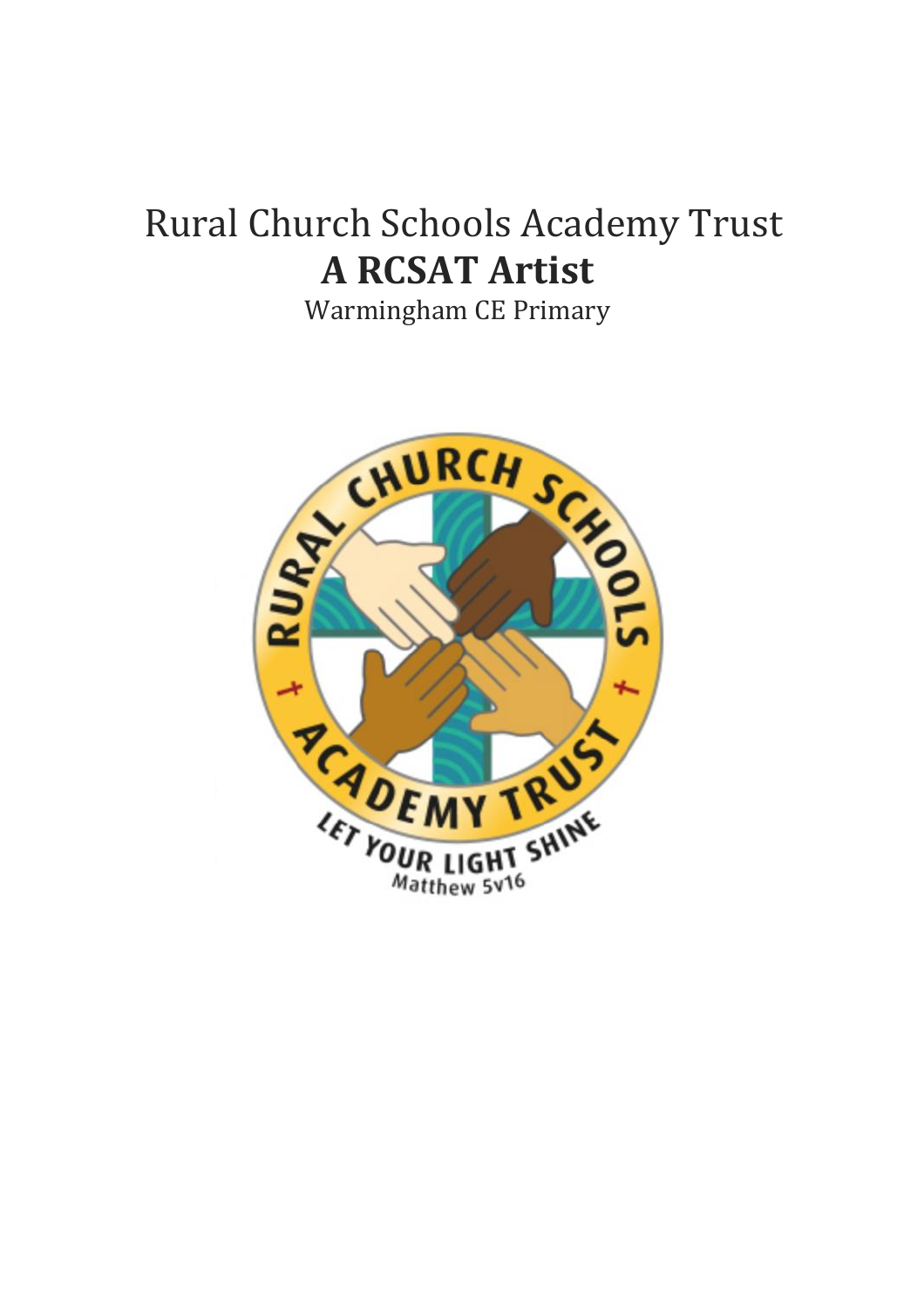

## **RCSAT Curriculum Overview 2021 LET YOUR LIGHT SHINE Matthew 5:16**



Article 29: Children's education should develop each child's personality, talents and abilities to the fullest. It should encourage children to respect others, human rights and their own and other cultures. It should also help them learn to live peacefully, protect the environment and respect other people.

Our Curriculum Policy details our intent behind our curriculum, how we implement it and our desired impact. At RCSAT, the school curriculum consists of all those activities designed or encouraged within its organisational framework to provide the intellectual, emotional, personal, social, spiritual and physical development of all its pupils. It includes not only the subject specific curriculum but also the 'informal' programme of enrichment and extra-curricular activities.

The curriculum at RCSAT, developed over a number of years, is firmly rooted in and stems directly from our Vision, Mission and Core Values.

Our Vision – '**Let your Light shine'** *Matthew v5:16*

# Our Mission – **'A Caring Christian Family Where We Grow Together'**

Our Core Values – WE aim to create an enjoyable, inclusive, safe, and nurturing environment that allows all children to develop spiritually, morally and socially. – *every child is a child of God, made to contribute to our world*.

We aim to create an inspiring environment, which encourages enthusiasm for lifelong learning and establishes an expectation of high standards – *knowing the way, showing the way and going the way*.

We aim to encourage caring, sensitive, and inclusive attitudes where individuals feel secure, valued and respected by others. – *like Jesus showed us through his teachings.*

We aim to provide a broad and connected curriculum which challenges and develops the potential of each child – *as Jesus needed his disciples to support and guide, so we look to others with more knowledge.*

We aim to develop a positive relationship between home, school and our wider community - *as a family – as brothers and sisters.*

**The RCSAT curriculum is designed to:**

**Embody - the Christian values we live by**

**Enable – all children to flourish in mind, body and spirit**

**Ensure – that all pupils are given the experiences to 'Let their Light Shine.'**

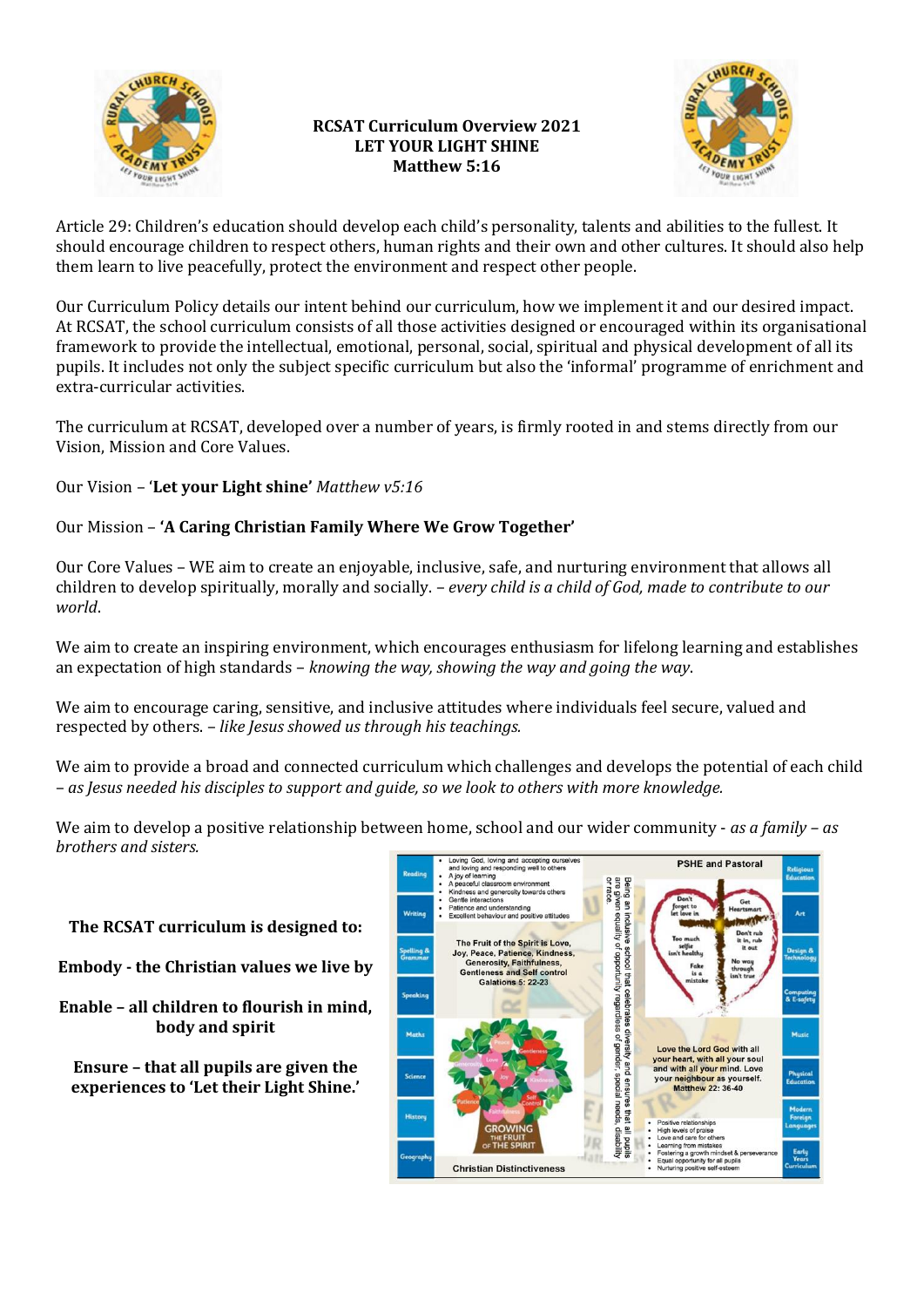#### **Intent:**

The schools within RCSAT are strongly committed to helping our children grow and develop the skills required to be successful in life. Our curriculum is designed to promote every child's individuality giving them the skills, knowledge and understanding to prepare them for the future. At RCSAT, our Connected Curriculum is planned around the development of Knowledge, Skills and Understanding. We ensure a curriculum that nurtures fascination and imagination and promotes an appreciation of creativity & individuality. One that also works in strong partnership with parents and carers to ensure high standards, engendering a strong sense of community, where all children and families are key to the delivery of a challenging, inspirational and innovative curriculum.

As a trust, we provide varied opportunities throughout their time with us, which promote independent, interactive and collaborative learning that builds on the children's natural curiosity and eagerness to learn. We teach children to aspire to be the best possible version of themselves through our key drivers.

## **Our Key Drivers:**

- Inspirational and connected curriculum which instils a love of learning
- Curiosity and appreciation of God's world through our Christian Values
- A culture of care for everyone in our community and in the world around us (RRSA, Global Learning, British Values)
- Aspiring to become the best person God created us to be Let your light shine (Matthew 5:16)

Academic success comes through creativity and problem solving; responsibility and resilience, as well as physical development, well-being and mental health all being key elements in supporting the whole child through their learning journey. Our curriculum also celebrates diversity and utilises the skills and knowledge of the community to enhance our curriculum while supporting the children's emotional and spiritual development.

#### **Implementation:**

Our curriculum is driven by a desire to develop the whole child and therefore delivers much more than just the National Curriculum.

Our connected curriculum provides opportunities for the children to learn about managing themselves, relationships and situations.

Our curriculum is not simply a set of encounters from which children form ad hoc memories; it is designed to be remembered in detail – to be stored in our children's long-term memories so that they can later build on it, forming an ever wider and deeper pool of knowledge.

Our curriculum is connected. It is planned vertically between year groups, horizontally within the academic year and diagonally to build on prior knowledge.

Our connected curriculum stems from a key question linked to a specific concept which then underpins the children's learning. Knowledge around this concept is delivered through primary sources such as high-quality texts, music, art and technologies, enabling connections to be made across a range of National Curriculum subjects. Our teachers skillfully plan to ensure the children in their class experience a curriculum that inspires a love for learning.

Our curriculum is predominantly organised around rich and engaging, high-quality texts, making links and connecting to all curriculum areas where relevant. There is always an overarching text which connects the curriculum across the school. Beneath which sit key texts in each year group. Subject leads ensure progression and coverage of knowledge, skills and understanding are weaved into a meaningful and cohesive curriculum drawing in learning based on local, national and international events.

Medium term plans outline the learning to take place for the term and are developed as mind maps using the phrases; As Artists, As Geographers, As Historians, As Writers, As Readers, As Mathematicians, As Musicians, As Programmers, As Designers, As Performers, As respectful, responsible citizens to frame ideas and concepts to be taught. The core basic skills of English and Maths are planned and delivered to reflect the National Curriculum 2014 changes and many elements of the new statutory orders are reflected in our practice.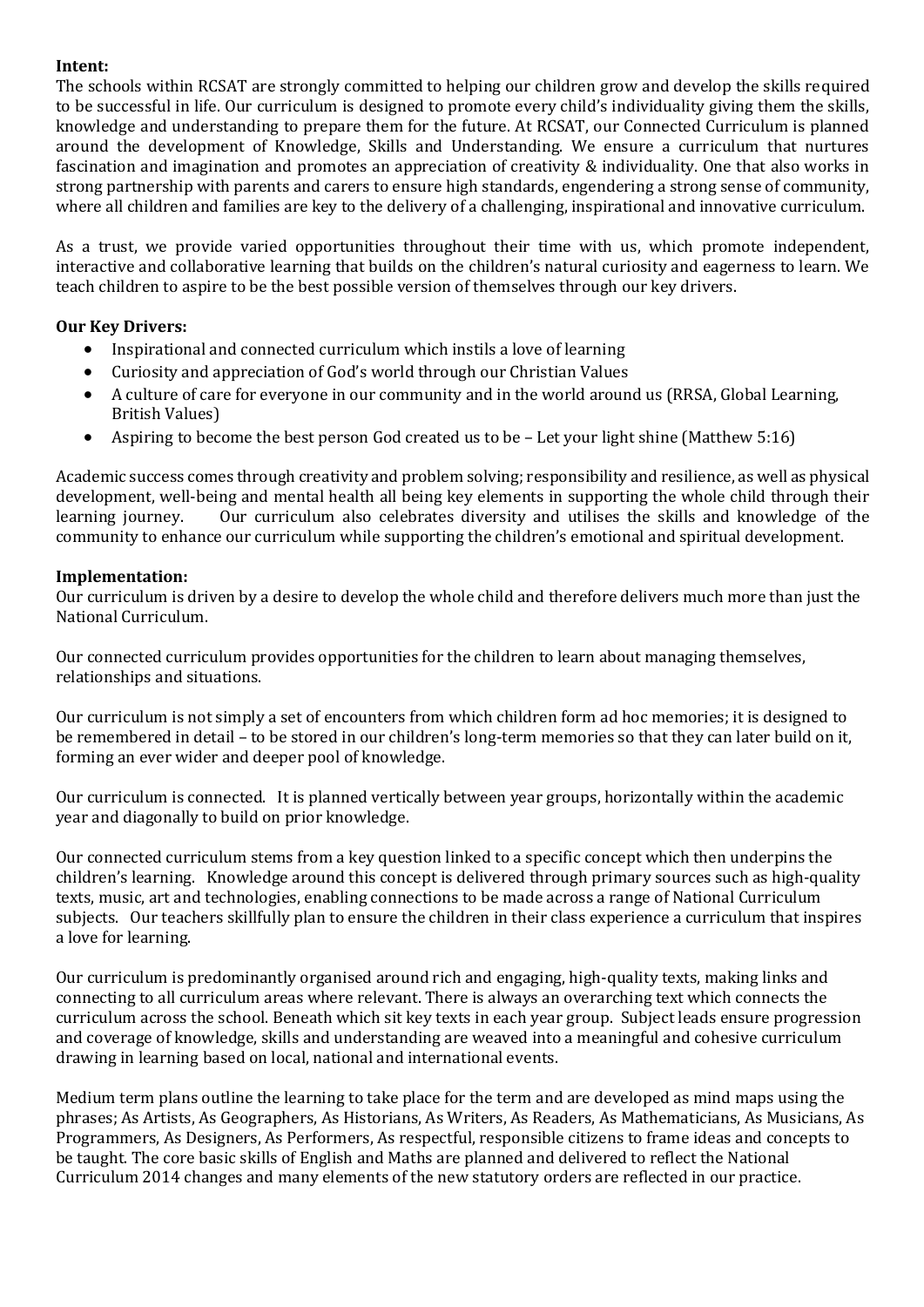#### **We also feel that the following are necessary to support the implementation of our connected curriculum:**

**Learning Environment** – We work hard to make sure that our learning environment supports the development of the whole child both inside, outside and beyond. Our classrooms are well organised and resourced allowing children to choose resources independently to support their learning. Our outdoor areas have been developed to enhance our connected curriculum with developments such as: running paths, outdoor stage, mini woodland, outdoor reading provision, wilderness area and forest schools. This enables pupils to explore at break and lunch-times and gives teachers a range of resource to tap into to support teaching and learning at various points within the year.

**Learning Partners** – It is important that as a school we engage with external partner, locally, nationally and internationally to bring added dimensions to our curriculum offer. We partner with artists, musicians, coaches, poets, cultural organisations, engineers, other schools to bring expertise and difference to our curriculum offer. These may be short term projects over a few weeks or much longer endeavours. It is through these partnerships that we may light a spark of interest, enthusiasm and passion within our children that they may carry forward with them into their future lives and schooling.

**New Pedagogies** – As we continue to develop our curriculum, our approach to teaching and learning also develops. We take a blended learning approach where multiple disciplines will be touched upon within a lesson. It may be a 'Science' based lesson where problem solving, maths, literacy and art disciplines are enveloped within the taught session. Project based inquiry learning coupled with direct instruction ensure that our curriculum is relevant and provides children with opportunities to develop the skills of communication, collaboration, critical thinking, citizenship and creativity whilst also building their own character.

## **Impact:**

Through our connected approach:

- Our children will have the capacity to control and express their emotions and handle interpersonal relationships whilst keeping themselves safe.
- Our children will become confident and successful lifelong learners, demonstrating the Christian Values to ensuring they let their individual lights shine as they make the right choices about their learning.
- Our curriculum has an ambition for high achievement of all pupils irrespective of their background or starting point.
- Our curriculum promotes a love of learning.

The curriculum also includes those features which produce the school's ethos (i.e. the 'hidden curriculum') such as the quality of relationships and the values exemplified by the way the school sets about its task. Our aim is to provide a curriculum which will firstly expand the pupil's knowledge, experience and imaginative understanding, and thus his/her awareness of moral and Christian values and capacity for enjoyment, and secondly, enable the pupil to enter the world after formal education is over as an active participant in society and a responsible contributor to it, capable of achieving as much independence as possible.

There is an Act of Worship every day. Worship is a time where we come together to reflect on the school's vision and to learn about the '*person, love & work of Jesus'* which is central to the school's vision and curriculum The daily Act of Worship promotes the Christian and Learning values which permeate the ethos of the school. As such, Worship is an essential part of the school day and the contributions of staff, pupils, clergy and other visitors are valued highly.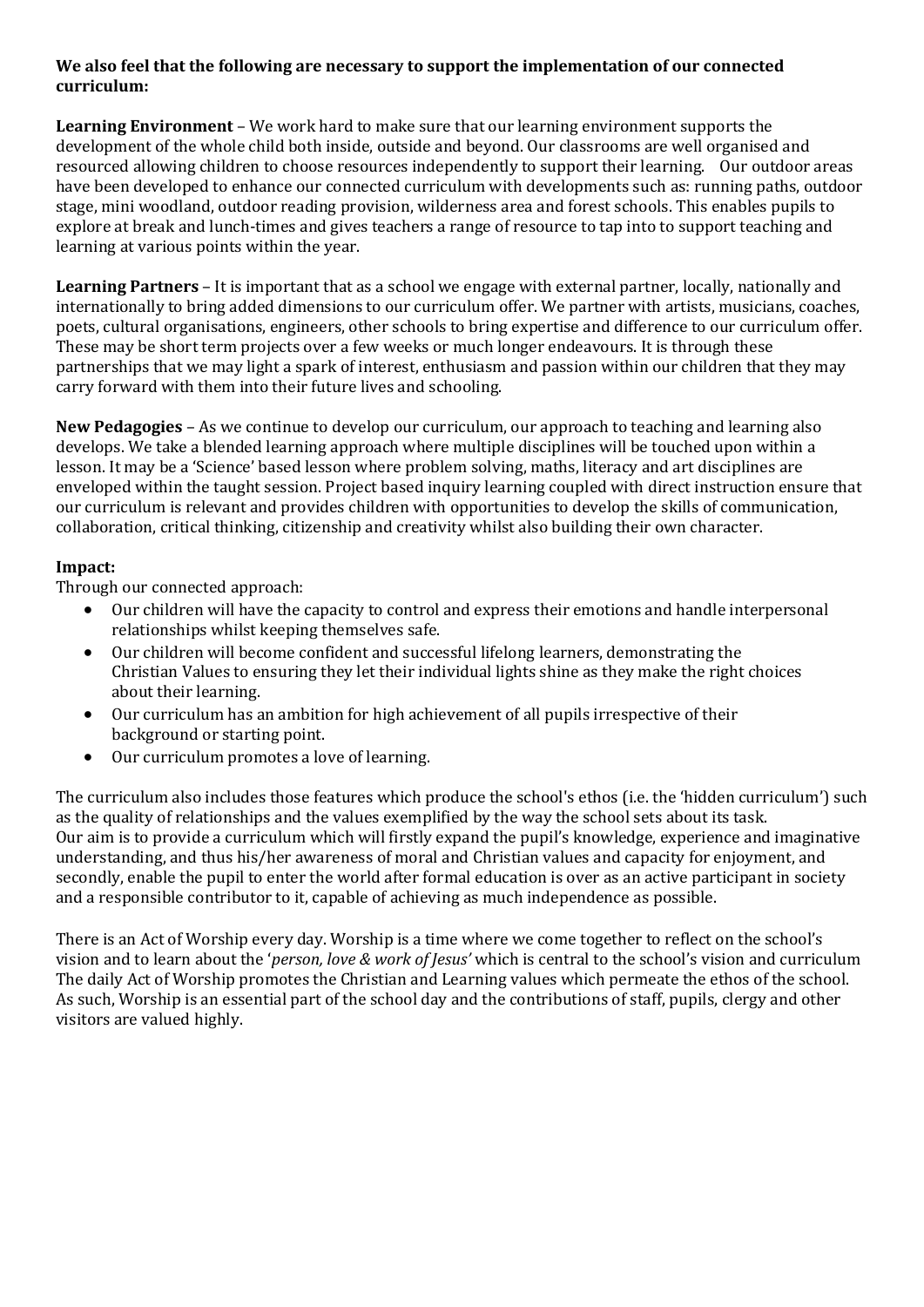#### **Why is Art Important?**

Art, craft and design stimulates creativity and imagination. It provides visual, tactile and sensory experiences and a unique way of understanding and responding to the world. Pupils use colour, form, texture, pattern and different materials and processes to communicate what they see, feel and think. Through art and design activities, they learn to make informed value judgements and aesthetic and practical decisions, becoming actively involved in shaping environments. They explore ideas and meanings in the work of artists, craftspeople and designers. They learn about the diverse roles and functions of art, craft and design in contemporary life, and in different times and cultures. Understanding, appreciation and enjoyment of the visual arts have the power to enrich our personal and public lives.

**RCSAT's Vision for Art** - On completion of the art curriculum our pupils will have developed:

- The ability to use art vocabulary (for example line, shape, pattern, colour, texture, form) to talk about their own work and that of others.
- Experience of using a range of art materials and tools, e.g. textiles, acrylic, clay, pastel, collage, pencil.
- Experience of using a computer to create and manipulate artwork.
- The ability to draw and paint from observation and imagination.
- A knowledge and understanding of other artists and designers.
- The ability to select and use materials, tools and techniques to create a range of 2D and 3D artwork.
- The ability to reflect on and evaluate their own work and that of others.
- Enjoyment of art.

#### **Art at Warmingham**

As Warmingham Artists, we 'Let our lights shine' by becoming enthusiastic, curious, independent thinkers as well as motivated, reflective and resilient learners.

Art has a high profile in our school here at Warmingham. Our commitment allows children with a huge range of abilities and needs to connect creatively and emotionally, in turn supporting them to progress both personally and academically. At Warmingham, we encourage and celebrate a love of Art, there are no boundaries. In line with the Church of England's role, we aim to contribute to the common good of the whole community. We are dedicated to expanding learning into the community to involve, include and fully appreciate the world around us.

Our pupils engage with Art through immersing them with relevant, fun and meaningful high-quality experiences across the whole of the curriculum. This full understanding enables them to become experts in their subject and allow them to creatively explore new ideas and bring the topic to life.

Art is explored using a variety of media, where children can investigate new and alternative techniques and styles from a range of artists. Sketch books are incorporated in key stage two to record experiences and imagination so that pupils have space to develop ideas and demonstrate how their artistic ability has progressed.

Pupils are also encouraged to identify different kinds of art through the work of artists, craftspeople, and designers in both contemporary life and in different times and cultures.

An aesthetically pleasing environment for learning encourages children to value their own work and the work of others; display around school is therefore an important feature.

Art and design stimulates creativity and imagination. It provides visual, tactile and sensory experiences, and a special way of understanding and responding to the world. It enables children to communicate through the use of colour, texture, form, pattern and different materials and processes. They explore ideas and meanings through the work of artists and designers who have had an impact on contemporary life and on different periods and cultures.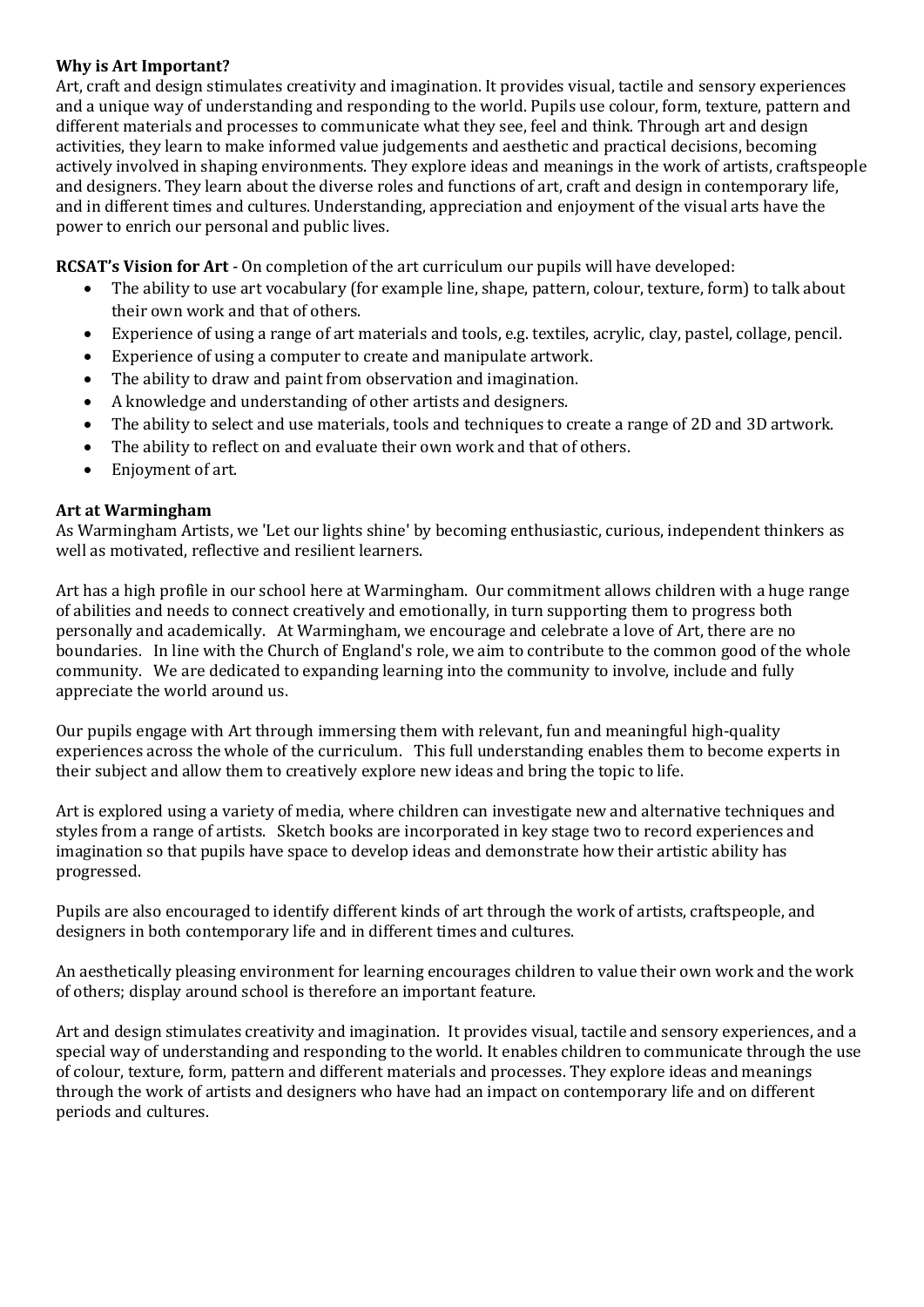|           |        | <b>Autumn Term</b>                                               |                                                          | <b>Spring Term</b>                                                                           |                                                          | <b>Summer Term</b>                                                   |                                                        |
|-----------|--------|------------------------------------------------------------------|----------------------------------------------------------|----------------------------------------------------------------------------------------------|----------------------------------------------------------|----------------------------------------------------------------------|--------------------------------------------------------|
|           |        | <b>History Based Enquiry</b>                                     |                                                          | <b>STEM Based Enquiry</b>                                                                    |                                                          | <b>Geography Based Enquiry</b>                                       |                                                        |
| KS1       | Year A | Self portraits<br>drawing/IT<br>People in paintings/<br>feelings | <b>Notable Artist</b><br>Giuseppe Arcimboldo-<br>Collage | Paint & Colour<br>mixing<br>White and black to add<br>tints and tones                        | <b>Changing materials</b><br>Clay modelling/<br>Charcoal | Patterns, print and textiles<br>rub, stamp, roll, press              |                                                        |
|           | Year B | <b>Sketching - Thick and thin lines &amp; shading</b>            |                                                          | <b>Notable Artist-Paul Klee</b><br><b>Castles and Suns</b><br>Paint & Pastel and Viewfinders |                                                          | <b>Sculpture - Andy</b><br>Goldsworthy                               | <b>Create Moods</b><br>Waves-Paint<br>Collage-rip/tear |
| Lower KS2 | Year A | <b>Mosaics</b>                                                   |                                                          | <b>Sketching, cross hatching, portraits showing</b><br>emotions - Leonardo Da Vinci          |                                                          | Painting - brush technique linked to the work<br>of Margaret Godfrey |                                                        |
|           | Year B | <b>Cave painting</b><br>Clay sculpture                           |                                                          | <b>Drawing and painting techniques - LS Lowry</b>                                            |                                                          | <b>Digital Images</b>                                                |                                                        |
| Upper KS2 | Year A | Photography                                                      |                                                          | Drawing - shadows and movement                                                               |                                                          | <b>Printing and Collage</b>                                          |                                                        |
|           | Year B | Explore historic artists<br>- Guernica and Picasso               | Sketching                                                | Space Art - Oil pastels, acrylic<br>John Berkey                                              |                                                          | Watercolours - creating a natural palette                            |                                                        |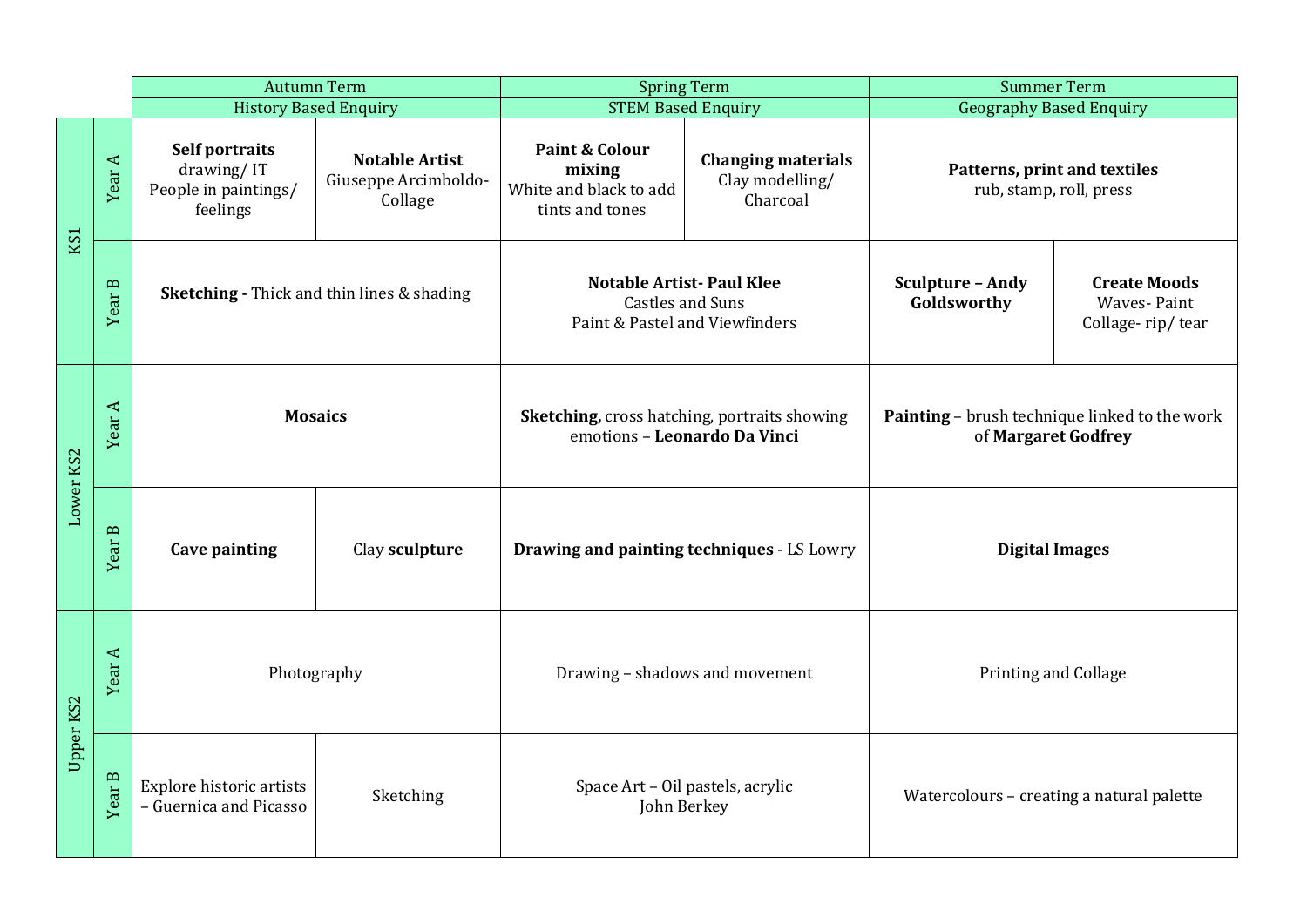#### **A YEAR 1 Artist at RCSAT**

- I can show how people feel in paintings and drawings.
- I can create moods in art work.
- I can use pencils to create lines of different thickness in drawings.
- I can name the primary and secondary colours.
- I can create a repeating pattern in print.
- I can cut, roll and coil materials.
- I can create a printed piece of art by pressing, rolling, rubbing and stamping.
- I can make a clay pot.
- I can join two clay finger pots together.
- I can use IT to create a picture.
- I can describe what I can see and give an opinion about the work of an artist.
- I can ask questions about a piece of art.

## **A YEAR 2 Artist at RCSAT**

- I can choose and use three different grades of pencil when drawing.
- I can use charcoal, pencil and pastel to create art.
- I can use a viewfinder to focus on a specific part of an artefact before drawing it.
- I can mix paint to create all the secondary colours.
- I can create brown with paint.
- I can create tints with paint by adding white.
- I can create tones with paint by adding black.
- I can use different effects within an IT paint package.
- I can suggest how artists have used colour, pattern and shape.
- I can create a piece of art in response to the work of another artist.

# **A Year 3 Artist at RCSAT**

- I can show facial expressions in my art.
- I can use sketches to produce a final piece of art.
- I can use different grades of pencil to shade and to show different tones and textures.
- I can create a background using a wash.
- I can use a range of brushes to create different effects in painting.
- I can identify the techniques used by different artists.
- I can use digital images and combine with other media in my art.
- I can use IT to create art which includes my own work and that of others.
- I can compare the work of different artists.
- I recognise when art is from different cultures.
- I recognise when art is from different historical periods.

# **A Year 4 Artist at RCSAT**

- I can show facial expressions and body language in sketches and paintings.
- I can use marks and lines to show texture in my art.
- I can use line, tone, shape and colour to represent figure and forms in movement.
- I can show reflections in my art.
- I can print onto different materials using at least four colours.
- I can sculpt clay and other mouldable materials.
- I can integrate my digital images into my art.
- I can experiment with the styles used by other artists.
- I can explain some of the features of art from historical periods.